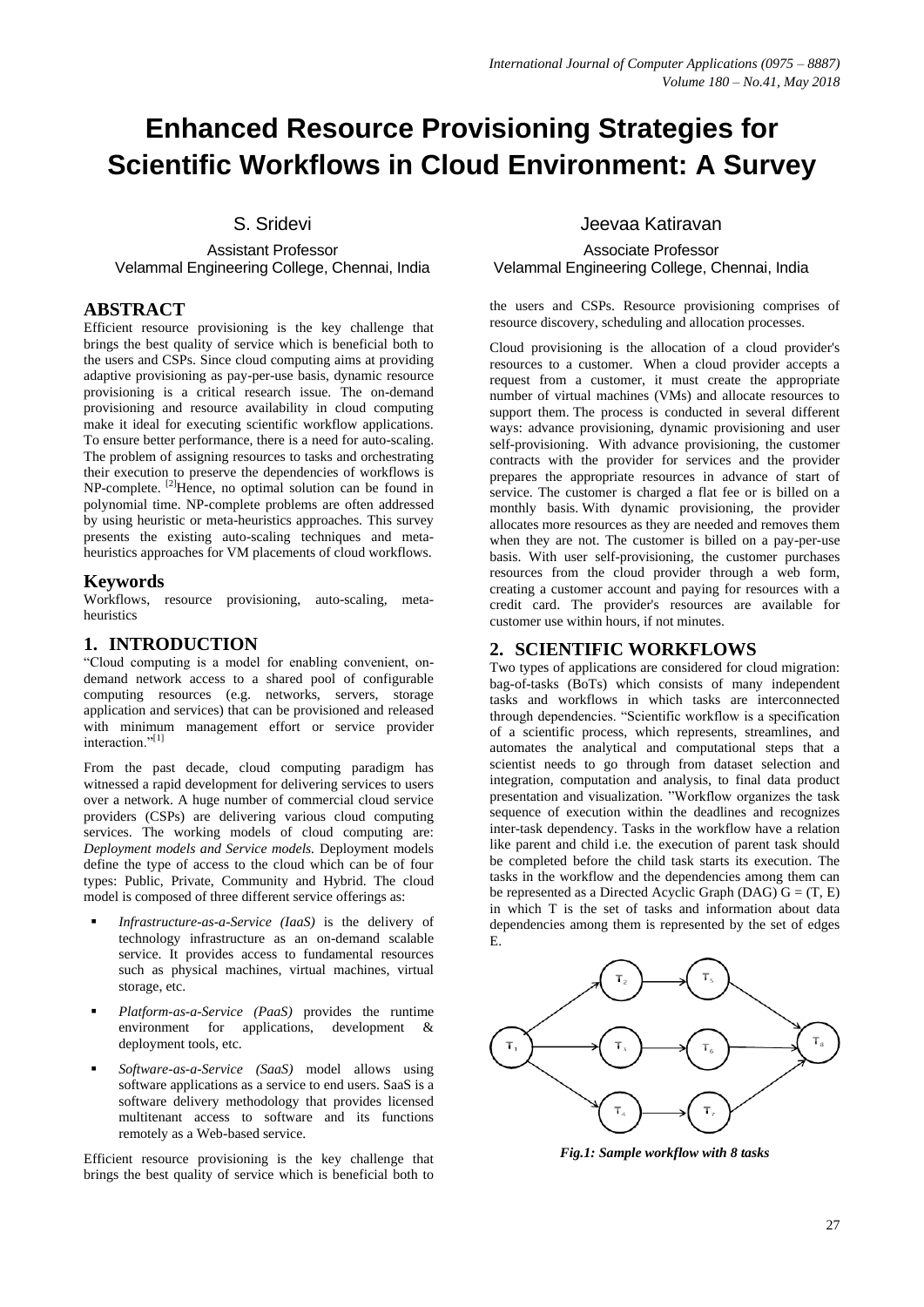Fig.1 shows the tasks and their sequence of execution in a workflow graph G. The tasks  $T_2, T_3$ , and  $T_4$  start their execution only after the completion of the task  $T_1$ . Hence  $T_1$  is the parent task and  $T_2T_3$ , T4are the child tasks. Similarly, the task  $T_8$  can be executed only after the completion of  $T_5$ ,  $T_6$  and  $T_7$ ,  $T_1$  act as the entry node and  $T_8$  as the exit task.

#### **2.1 Why Scientific Workflows?**

Scientific workflows are a flexible representation to declaratively express applications with data and control dependencies, and are mainstream in domains such as astronomy, physics, climate science, earthquake science, biology, and others.

#### **2.2 Pegasus Workflow Management System**

The Pegasus project encompasses a set of technologies that help workflow-based applications execute in a number of different environments including desktops, clusters, grids and clouds. It bridges the scientific domain and the execution environment by automatically mapping high-level workflow descriptions onto distributed resources.

Pegasus has been used in a number of scientific domains including astronomy, bioinformatics, earthquake science, gravitational wave physics, ocean science, limnology, and others.

#### **2.3 Synthetic Workflows**

*CyberShake:* The Cybershake workflow is used by the Southern California Earthquake Center (SCEC) to characterize earthquake hazards in a region using the Probabilistic Seismic Hazard Analysis (PSHA) technique.



*Epigenomics:* The Epigenomics workflow is essentially a data processing pipeline that uses the Pegasus Workflow Management System to automate the execution of the various genome sequencing operations. The DNA sequence data generated by the Illumina-Solexa Genetic Analyzer system is split into several chunks that can be operated on in parallel. This workflow is being used by the Epigenome Center in the processing of production DNA methylation and histone modification data.



*Fig.3: Structure of Epigenomics*

*Ligo:* The Laser Interferometer Gravitational Wave Observatory (LIGO) is attempting to detect gravitational waves produced by various events in the universe as per Einstein's theory of general relativity. The LIGO Inspiral Analysis Workflow is used to analyze the data obtained from the coalescing of compact binary systems such as binary neutron stars and black holes.



*Montage:* Montage has been created by the NASA/IPAC Infrared Science Archive as an open source toolkit that can be used to generate custom mosaics of the sky using input images in the Flexible Image Transport System (FITS) format. During the production of the final mosaic, the geometry of the output is calculated from the geometry of the input images. The inputs are then re-projected to be of the same spatial scale and rotation.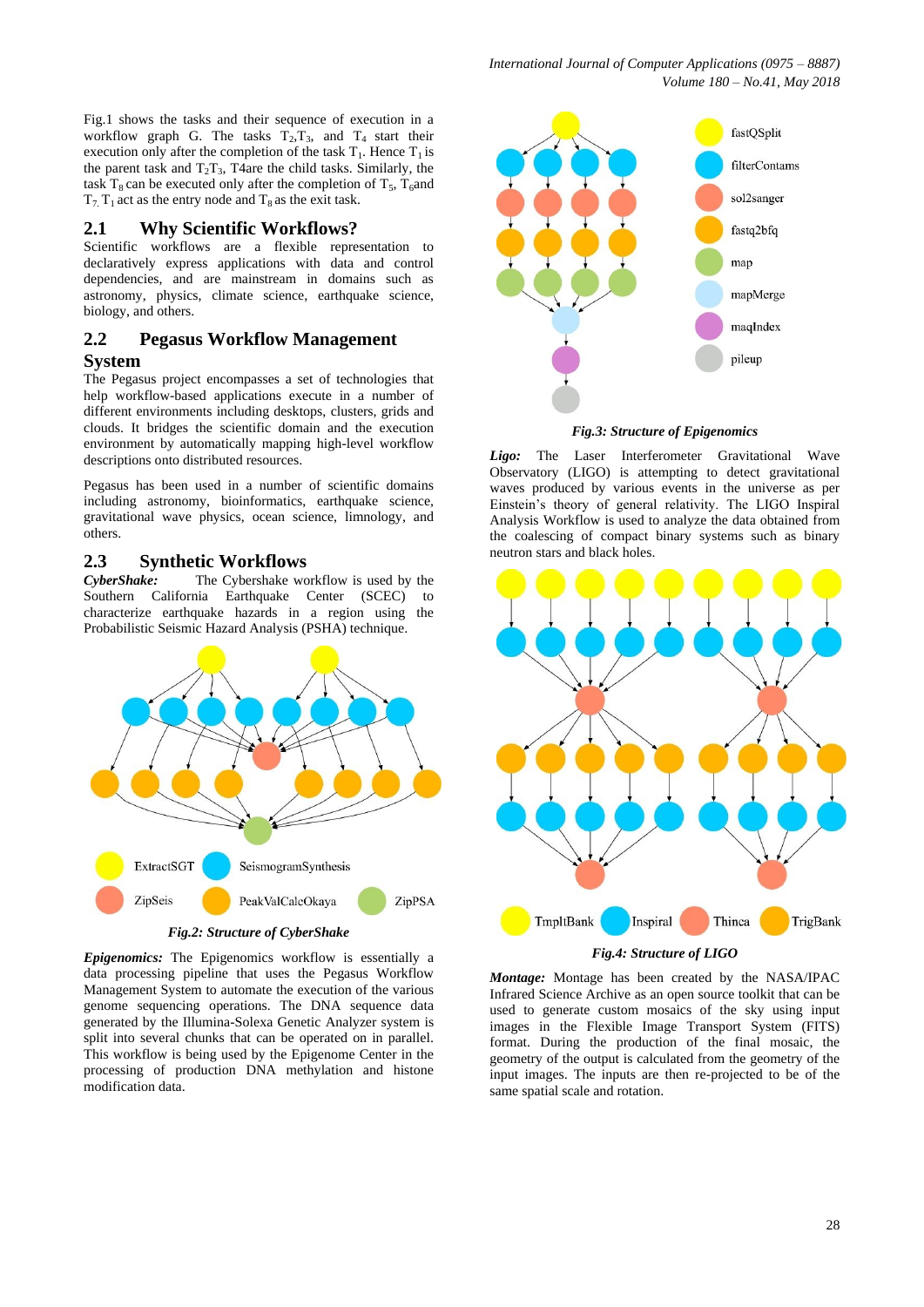

*Fig.5: Structure of Montage*

*Sipht:* The SIPHT workflow from the bioinformatics project at Harvard is used to automate the search for untranslated RNAs (sRNAs) for bacterial replicons in the NCBI database.



## *Fig.6: Structure of SIPHT*

#### **3. SIMULATORS FOR CLOUD WORKFLOWS 3.1 CloudSim[4]**

CloudSim is a holistic framework for modeling cloud computing environments and performance testing application services. The main advantages of using CloudSim are: *time effectiveness, flexibility and applicability.* It offers the

*International Journal of Computer Applications (0975 – 8887) Volume 180 – No.41, May 2018*

following novel features: (i) support for modeling and simulation of large-scale cloud computing environments. (ii) a self-contained platform for modeling Clouds, service brokers, provisioning, and allocation policies. (iii) support for simulation of network connections among the simulated system elements; and (iv) facility for simulation of federated Cloud environment that inter-networks resources from both private and public domains.

## **3.2 WorkflowSim[5]**

WorkflowSim is an extension of the existing CloudSim simulator by providing a higher layer of workflow management.



*Fig 7: WorkflowSim overview. The area surrounded by red lines is supported by CloudSim*

The model of WMS contains a Workflow Mapper to map abstract workflows to concrete workflows, a Workflow Engine to handle the data dependencies; and a Workflow Scheduler to match jobs to resources.

## **3.3 ElasticSim [6]**

ElasticSim is an extension of the existing CloudSim simulator by adding support for resource runtime auto-scaling and stochastic task execution time modeling. Most of the existing workflow scheduling algorithms are static and are based on deterministic task execution times.

The ElasticSim consists of workflow modeling, resource modeling, scheduling and executing layers. The Workflow modeling layer is used to handle the dependencies of workflows and to model stochastic task execution times. The Task-Resource mapping layer is used to make runtime resource auto-scaling plan and to schedule workflows. A Cloud Resource layer is used to model VMs with interval based pricing models.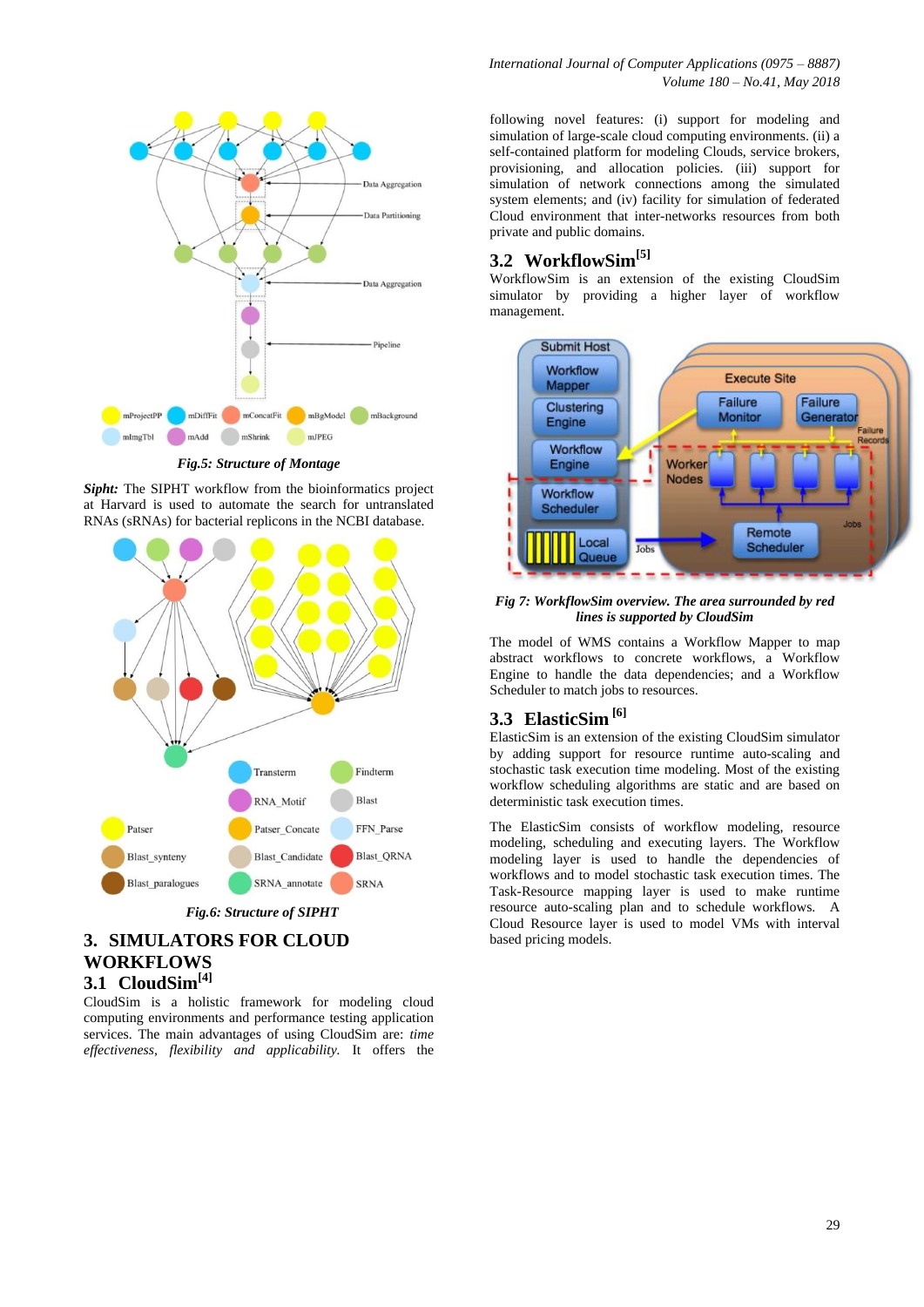

*Fig 8: Layers of ElasticSim*

## **4. CLOUD PROVISIONING STRATEGIES**

Since the problem of assigning resources to tasks and orchestrating their execution to preserve the dependencies of workflows are NP-complete  $[2]$ , no optimal solution can be found in polynomial time. Cloud computing offers adaptive resource provisioning by pay-per-use basis. Hence the survey will focus on the enhanced resource provisioning techniques. To ensure better performance dynamically, there is a need for auto-scaling.

Auto-scaling can be done in two ways: horizontal-scaling which adds or removes the number of VMs and verticalscaling which controls the size of the VM.<sup>[3]</sup>Vertical scaling yields better cost effective results than horizontal scaling.

The best resources from the resource pool are selected by applying heuristic approaches. The selected resources are given to the auto-scaling decider. Fig 2 shows the model of a scaling planner. This planner is implemented dynamically so that the system can give the optimal and elastic workflow schedule.



*Fig.9: Scaling Planner*

#### **5. AUTO-SCALING TECHNIQUES : A LITERATURE REVIEW**

The core of auto-scaling is the resource estimation as it determines the efficiency of resource provisioning.

#### **5.1 Rule-based resource estimation for cloud workflows: [7]**

Simple rule-based approaches involve no accurate resource estimation. Though it is very easy to implement, it requires understanding of the application characteristics and expert knowledge to determine the thresholds and proper actions.

## **5.2 Structure aware resource estimation: [8]**

This approach overcomes the problems of over-provisioning and under-provisioning. In this approach the number of tasks in the workflow and the arrangement of tasks in the workflow (structure) are used to determine the number of Virtual Machines required executing the workflow.

#### **5.3 Fuzzy inference based resource estimation for cloud workflows: [9]**

Fuzzy clustering is an effective method to divide resources. The resources have five different characteristics:

- *i. Processing capacity:* the computation cost in unit time of the processing unit in resource network, it is the weight of processing unit.
- *ii. Average communication capacity:* the mean value of the communication costs of the links that is connected with the processing unit, the capacity is the average weight value of the edges connected this processing unit.
- *iii. Maximum communication rate:* the link that has the fastest transmission speed is connected with this processing unit.
- *iv. Network location:* the variance of the distance from a processing unit to the center processing unit. It shows the position of the processing unit in the network.
- *v. The number of links:* the number of the edges connected this processing unit.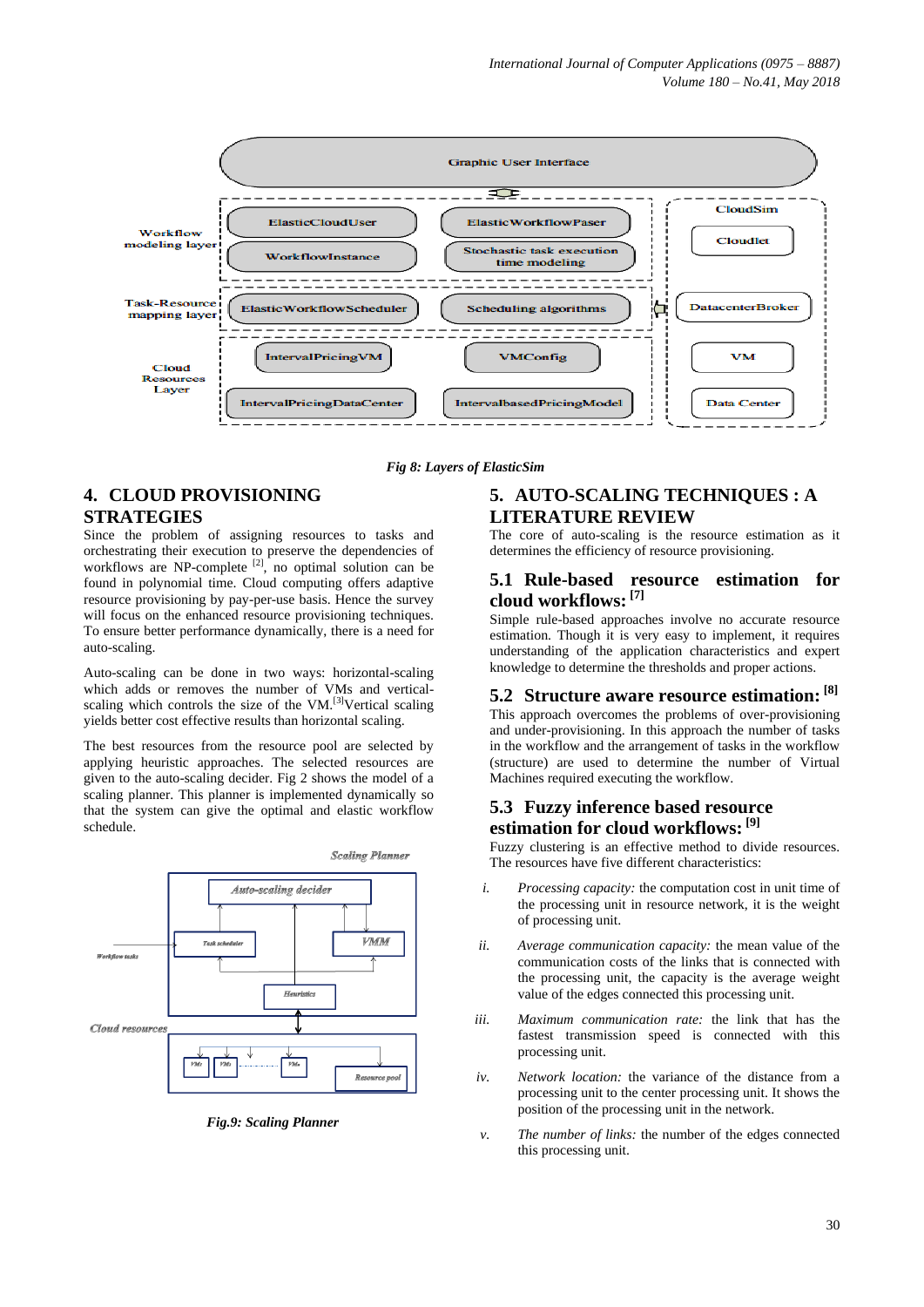The FCBWTS<sup>[9]</sup> algorithm is an application scheduling algorithm for the heterogeneous environment, which has three phases: (1) a resource clustering phase for dividing the processors; (2) a task prioritizing phase for computing the priorities of all tasks; and (3) a processor allocation phase for scheduling tasks on the suitable processor.

#### **5.4 Turnaround time driven auto-scaling: [10]**

In the dynamic scaling mechanism, a turnaround time monitor and an event alarm is used to trigger the relative scaling policy and execute it. In the schedule-based auto scaling module, the Pre-configuration Maker can automatically conduct serial testing with the help of elastic load tester.

#### **5.5 Machine Learning based resource estimation: [11]**

The first stage is the prediction method which gets the task, virtual machine type, cloud and generates the runtime parameter value using a ML method. In the second stage, the predicted runtime parameters are used together with preruntime parameters to predict the execution time of the task.

## **6. STRATEGIES FOR VIRTUAL MACHINE SELECTION & PLACEMENT: A Review**

The output of auto-scaling decider is the number of VMs required to execute the workflow tasks. Selection of that required number of VMs from the resource pool and placing them to make optimal execution is the next phase of work.

Virtual Machine placement problem has been solved as heuristic, meta-heuristic, deterministic and approximation algorithm based on the angle of VMP issue. The majority of works uses meta-heuristic algorithms since it provides good quality solutions. This survey will discuss about the existing meta-heuristic approaches for VMP. A meta-heuristic is a higher-level procedure designed to generate a sufficiently good solution to an optimization problem, especially with incomplete or imperfect information or limited computation capacity.

## **6.1 Particle Swarm Optimization: [12]**

PSO is an evolutionary computational technique introduced by Kennedy and Eberhart in 1995 motivated by social behavior of the particles. Each particle is allied with position and velocity and moves through a multi-dimensional search space. In each iteration, each particle adjusts its velocity based on its best position and the position of the best particle of the whole population. PSO combines local search methods with global search methods trying to balance exploration and exploitation. PSO has been used in a scheduling heuristic which dynamically balances the task mappings when resources are unavailable.

| 1 begin |                                                      |
|---------|------------------------------------------------------|
| 2       | $t = 0$ ;                                            |
| 3       | <i>initialize particles P(t);</i>                    |
| 4       | evaluate particles P(t);                             |
| 5       | while (termination conditions<br>are<br>unsatisfied) |
| 6       | begin                                                |
| 7       | $t = t + 1$ ;                                        |
| 8       | update weights                                       |
| 9       | select pBest for each particle                       |
| 10      | select gBest from P(t-1);                            |
| 11      | calculate particle<br>velocity<br>$P(t)$ :           |
| 12      | update particle position $P(t)$                      |
| 13      | evaluate particles P(t);                             |
| 14      | end                                                  |
| 15end   |                                                      |

*Fig.10: Pseudo code for Particle Swarm Optimization algorithm*

## **6.2 Ant Colony Optimization (ACO): [13]**

ACO is a population-based meta-heuristic that can be used to find approximate solutions to difficult optimization problems. ACO is inspired by the behavior of real ants finding the shortest path between their colonies and a source of food. This approach was introduced by Dorigo in 1992. While walking amid their colony and the food source, ants leave pheromones on the ways they move. The pheromone intensity on the passages increases with the number of ants passing through and drops with the evaporation of pheromone. as the time goes on, smaller paths draw more pheromone and thus, pheromone intensity helps ants to recognize smaller paths to the food source.

ACO methods are useful for solving discrete optimization problems that need to find paths to goals such as traveling salesman problem, multidimensional knapsack problem, quadratic assignment problem, etc.

|                       | procedure ACO_meta-heuristic()              |
|-----------------------|---------------------------------------------|
| $\overline{2}$        | while (termination_criterion_not_satisfied) |
| $\boldsymbol{s}$      | schedule activities                         |
| $\overline{4}$        | $ants\_generation\_and\_activity()$ :       |
| $\overline{5}$        | $phenome\_evaporation$ $);$                 |
| $\pmb{\delta}$        | $daemon\_actions():$ {optional}             |
| $\boldsymbol{\gamma}$ | end schedule activities                     |
| 8                     | end while                                   |
|                       | <sub>9</sub> end procedure                  |
|                       | procedure ants_generation_and_activity()    |
| $\overline{2}$        | while (available_resources)                 |
| $\boldsymbol{s}$      | $schedule\_the\_creation\_of_a_new\_ant();$ |
|                       | $new\_active\_ant()$ :                      |
| $\overline{5}$        | end while                                   |

 $\delta$  end procedure

*Fig.11: Pseudo code for Ant Colony Optimization algorithm*

#### **6.3 Intelligent Water Drops Algorithm (IWD): [14]**

The IWD is a population based algorithm proposed by Shah-Hosseini in 2007 for solving combinatorial problems. The IWD algorithm mimics the dynamics of river system and the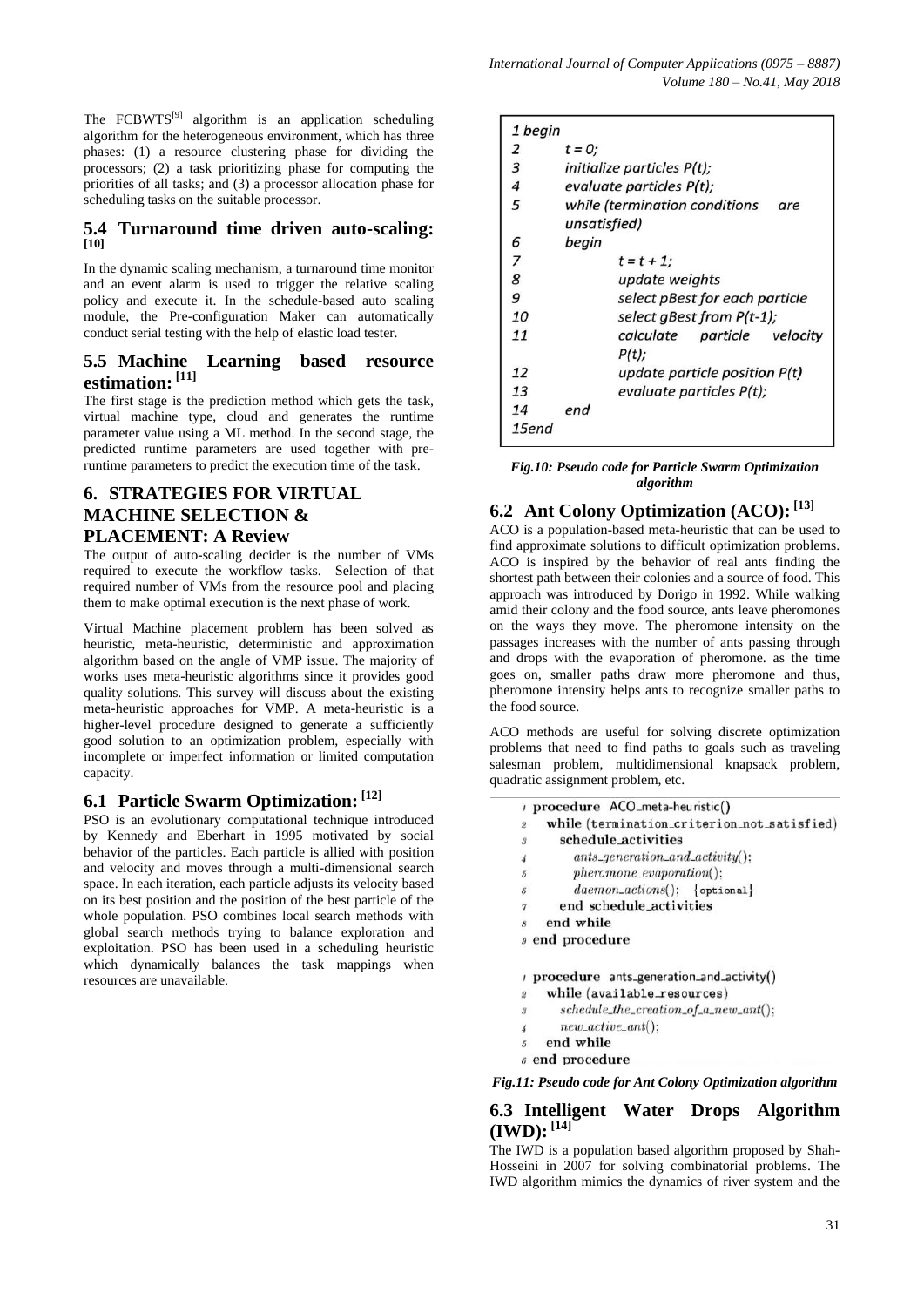behavior of water drops in the rivers. Each and every intelligent water drop is assumed to have two properties. One is the amount of soil each water drop carries, when they flow from one node to another. The second is the velocity of the water drop. The nature water drops find an optimal path to their destination. This process of finding an optimal path is used to solve many optimization problems.

- 1- Begin;
- 2- Initialize the value of the static parameters:  $a_{v}, b_{v}, c_{v}, a_{s}, b_{s}, c_{s}, N_{W\!D}, \mathcal{P}_{W\!D}, \mathcal{P}_{n}, N, E$
- 3- Initialize the value of the dynamic parameters; MaxSoil, MinSoil, MaxVel, MinVel
- 4- Initialize the positions of the IWDs:
- 5- For each IWD;
	- a. For the IWD residing in node i, choose the next node j, using  $(1)$ ,  $(2)$   $(3)$
	- Compute the new velocity of water drop in node j using  $(4)$ ;  $\mathbf{b}$ . c.
	- Compute the soil that the IWD carriers from moving from node i to
	- between the two nodes and the soil of IWD using (7);<br>Repeat for a specific number of iterations while all IWD construct their solution.
- 6- Find the iteration-best solution  $T^{IB}$  from all the solution  $T^{IWD}$  found by the IWDs, using  $(9)$
- 7- Update the soils of paths included in the current iteration-best solution path using  $(10)$ ;<br>Go to step 3 unless the maximum number of iterations is reached;
- 9- End.

#### *Fig.12: Pseudo code for Intelligent Water Drops algorithm*

#### **6.4 Biogeography Based Optimization**  $(BBO):$ <sup>[15]</sup>

BBO is a population-based evolutionary algorithm that is based on the mathematics of biogeography. In BBO, problem solutions are analogous to islands, and the sharing of features between solutions is analogous to the migration of species.

```
Select H_i according to immigration rate \lambda_iif H_i is selected
  for j = 1 to N
    Select H_i according to emigration rate \mu_iif H_i is selected then
       Replace SIV in H_i with SIV in H_iend if
   end for
end if
  for i = 1 to N do
     Use \lambda_i and \mu_i to compute the probability P_iand mutation rate m_ifor SIV = 1 to D do
        Generate a random value \cal Rif R < m_i then
           Generate a feasible value F in searching space
           H_i(SIV) = Fend if
     end for
  end for
```
*Fig.13: Pseudo code for Biogeography Based Optimization algorithm*

#### **7. CONCLUSION**

Resource estimation plays a crucial role when scheduling workflows in the cloud. An accurate resource estimation mechanism will reduce the cost and time of workflow execution. When the structure of the incoming workflow and the number of tasks and levels in the workflows are taken into consideration, an effective resource provisioning methodology can be made. Like these factors, Virtual Machine selection

from the resource pool and their placement strategies made a drastic difference in the performance of the workflow execution. Several meta-heuristic approaches are reviewed in this paper. These approaches with implemented in hybrid can result in the better performance. These considerations are to be implemented in my future work.

#### **8. REFERENCES**

- [1] P.Mell and T.Grance, "**The NIST Definition of Cloud Computing**," v.15, http://csrc.nist.gov/groups/SNS/cloud-computing.
- [2] J.D.Ullman, "**NP-complete scheduling problems**", Journal of Computer and System Sciences, vol. 10, no. 3, pp. 384-393, 1975.
- [3] E.Deelman, K.Vahi, G.Juve, M.Rynge, S.Callaghan, P.J.Maechling, R.Mayani, W.Chen, R.Ferreira da Silva, M.Livny, and K.Wenger, "**Pegasus: a Workflow Management System for Science Automation**", Future Generation Computer Systems, vol. 46, pp. 17 – 35, 2015.
- [4] Rodrigo N.Calheiros, Rajiv Ranjan, Anton Beloglazov, Cesar A.F.De Rose and RajkumarBuyya, "**CloudSim: a toolkit for modeling and simulation of cloud computing environments and evaluation of resource provisioning algorithms**", Software – Practice and Experience, 2011; 41:23 – 50.
- [5] Weiwei Chen, EwaDeelman, "**WorkflowSim: A Toolkit for simulating Scientific Workflows in Distributed Environments**", IEEE International Conference; 2012: 1-8.
- [6] ZhichengCai, Qianmu Li and Xiaoping Li, "**ElasticSim: A Toolkit for simulating Workflows with Cloud Resource Runtime Auto-Scaling and Stochastic Task Execution Times**", Journal of Grid Computing (2017) 15: 257 – 272.
- [7] ChenhaoQu, Rodrigo N.Calheiros and RajkumarBuyya, "**Auto-scaling web applications in clouds: A Taxonomy and Survey**", ACM Computing Surveys, 2016.
- [8] K.Kanagaraj and S.Swamynathan, "**Structure aware resource estimation for effective scheduling and execution of data intensive workflows in cloud**", Future Generation Computer Systems (2017), http://dx.doi.org/10.1016/j.future.2017.09.001
- [9] FengyuGuo, Long Yu, ShengweiTian and Jiong Yu, "**A workflow task scheduling algorithm based on the resources' fuzzy clustering in cloud computing environment**", Int. J. Commun. Syst. (2014), Wiley Online Library. DOI: 10.1002/dac.2743
- [10] Xiaolong Liu, Shyan-Ming Yuan, Guo-HengLuo, Hao-Yu Huang and Paolo Bellavista, "**Cloud Resource Management with Turnaround Time Driven Auto-Scaling**", IEEE Access, vol 5, 2017.
- [11] Thanh-Phuong Pham, Juan J.Durillo, and Thomas Fahringer, "**Predicting Workflow Task Execution Time in the Cloud using a Two-Stage machine learning approach**", IEEE Transactions on Cloud Computing. DOI 10.1109/TCC.2017.2732344
- [12] Kennedy J, Eberhart R, "**Particle Swarm optimization**", Proc int conf neural networks, vol. 4. IEE; 1995. 1942 – 8.
- [13] Dorigo M, Stutzle T, "**Ant colony optimization**", MIT press, 2004.
- [14] Hamed Shah-Hosseini, "**Problem Solving by Intelligent Water Drops**", IEEE Congress on Evolutionary Computation. Swissotel, The Stamford, 2007.